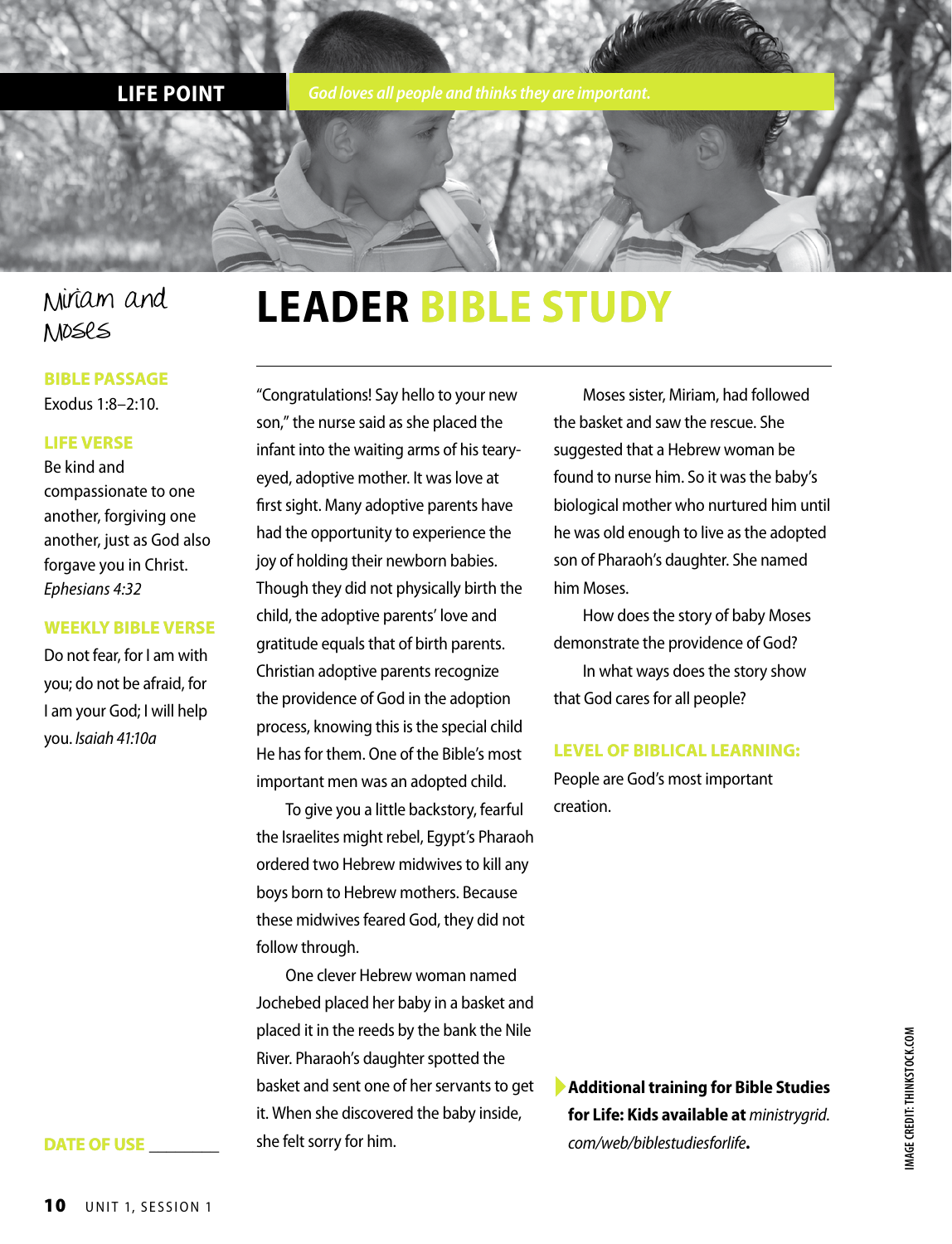## Be kind and compassionate to one another, forgiving one another, just as God also forgave you in Christ.

EPHESIANS 4:32

## **PRACTICE BIBLE SKILLS**

#### ►*E* **IS FOR …**

- **1.** Direct kids to the Table of Contents in their Bibles. Ask them to locate names of Bible books that begin with the letter *E*. *(Exodus, Ezra, Esther, Ecclesiastes, Ezekiel, Ephesians)* Help the kids find and bookmark Exodus and Ephesians. Mention that today's Bible story and Life Verse are from these two Bible books.
- **2. Option:** Challenge second graders to work in pairs, taking turns naming and racing to find Bible books that start with the letter *E*.
- **3. Option:** "Miriam and Moses" Coloring Page (CD).
- **4. Option:** Bible Skills App (*Bible Studies For Life: Kids Family App* found in the Apple® and Google Play™ stores).

## **INTRODUCTORY ACTIVITY**

#### ►**BASKET PASS**

- **1.** Form a circle. Divide the index cards and place half in each basket. Play "United Remix" (track 1).
- **2.** Instruct the kids to pass the baskets as the music plays. When the music stops, the two kids holding the baskets will each say, "God loves…" and name someone God loves. If a child cannot think of someone to name, he may take a card from his basket and use the name printed there. Play several times.
- **3.** Tell the group that today's Bible study will help the kids know that people are God's most important creation. God loves all people. Explain that a basket plays an important part in today's Bible story.

►**Show the "Miriam and Moses: Introduction" video.**

#### $N$  $b$  $f$  $e$  $\le$

| Paper strips or |
|-----------------|
| bookmarks       |

| ۰.<br>$\sim$ |
|--------------|
|--------------|

►CD

►DVD

#### ■ 2 baskets

►Print each name on an index card: *boys, girls, moms, dads, grandparents, teachers, soccer players, gymnasts, singers, doctors, first graders, second graders, babysitters, babies, senior adults, people who are rich, people who are poor, people who are sick*. (CD)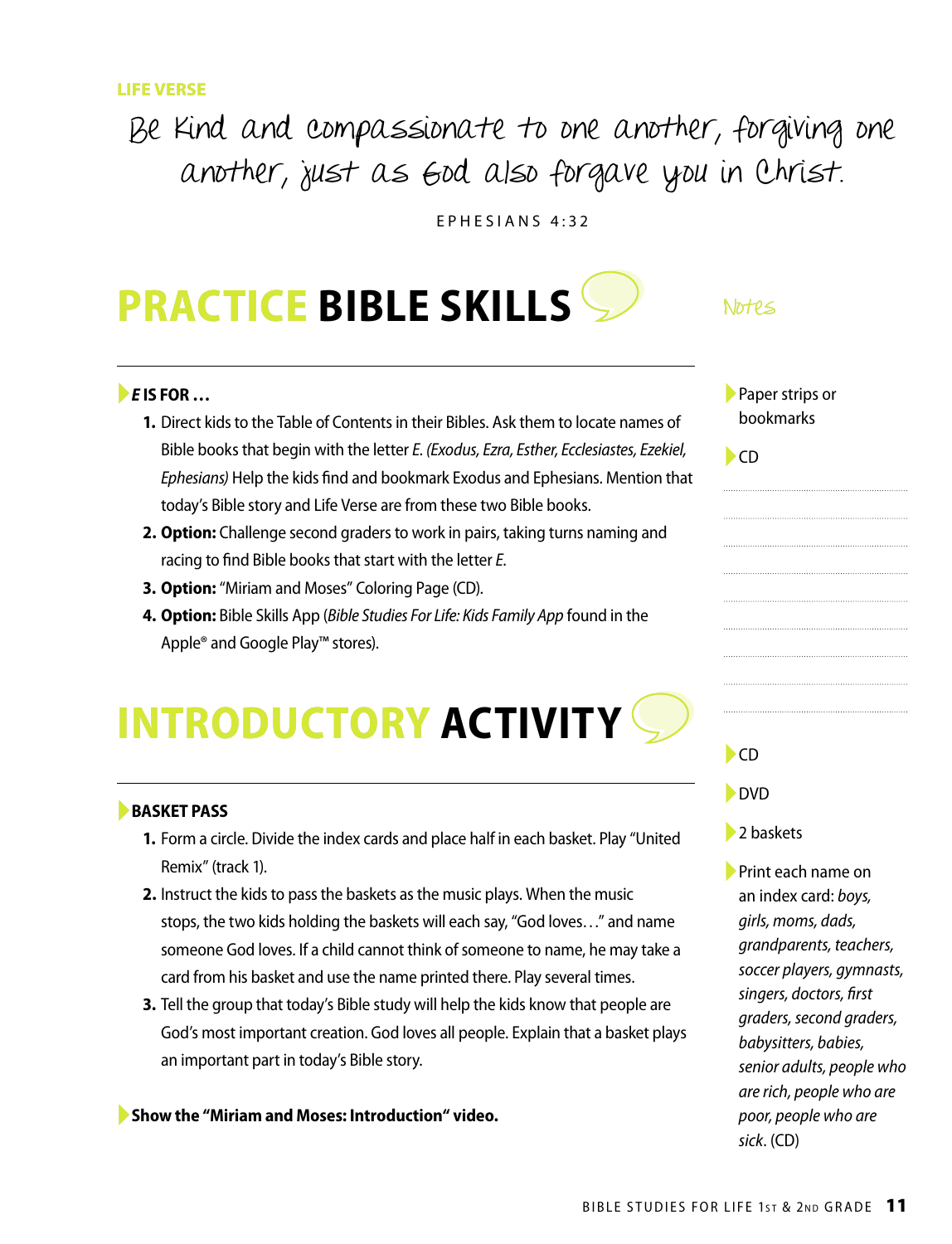# **STUDY THE BIBLE**

#### Notes

►Pack Items 1-3, 5, and 27: "Unit 1 Title Banner," "Unit 1 Song Lyrics," "Ephesians 4:32," "Unit 1 Review Questions," and "One Another"

- ►Teaching Picture 1
- ►CD

#### ►DVD

 $\blacktriangleright$  Tape each of the review questions for this session along a length of yarn. Space the questions at least a foot apart. Carefully place the questions in a basket, leaving the beginning end of the yarn hanging out.



### **TELL THE BIBLE STORY**

#### ►**Show the Teaching Picture.**

•Encourage the kids to guess who the Bible story is about.

#### ►**Use Bibles.**

- •Guide the kids to locate Exodus 2:10 in their Bibles and to find the name *Moses.*
- •Open your Bible to Exodus 1 and tell the story in your own words.

### *MIRIAM AND MOSES*

Pharaoh, the king, was worried. "There are too many Hebrew slaves. One day they will attack us!" he said. Pharaoh gave a horrible command. When the Israelite women had babies, his people were ordered to kill the boy babies!

One mother hid her baby boy until she could not keep him hidden any longer. She took a basket and covered it with tar so that it would float. Then she placed her baby boy in the basket and put the basket in the river among the reeds so that it would not float away. Miriam, the baby's sister, watched nearby.

When Pharaoh's daughter came to the river, she saw the basket and sent a servant to take it from the water. She opened the basket and found a baby inside. He was crying. "This is a Hebrew baby," she said.

Miriam quickly ran up from her hiding place. "Should I get someone to take care of the baby for you?" she asked.

"Yes," answered Pharaoh's daughter. Miriam left but quickly came back with her and the baby's own mother! Pharaoh's daughter told the mother to care for the baby. When the baby was older, he came to live with Pharaoh's daughter. She named him Moses because the name meant she had taken him from the water.

 $-$  BASED ON EXODUS 1:8-2:10

#### **REVIEW**

•Ask a volunteer to pull the yarn from the basket until a question card is revealed. Remind the kids that Moses' family had to be quiet when they were trying to hide him. Read the card and tell the kids to tiptoe to two or three people and whisper the answer or whisper and ask what the answer is. Continue until all the questions have been used.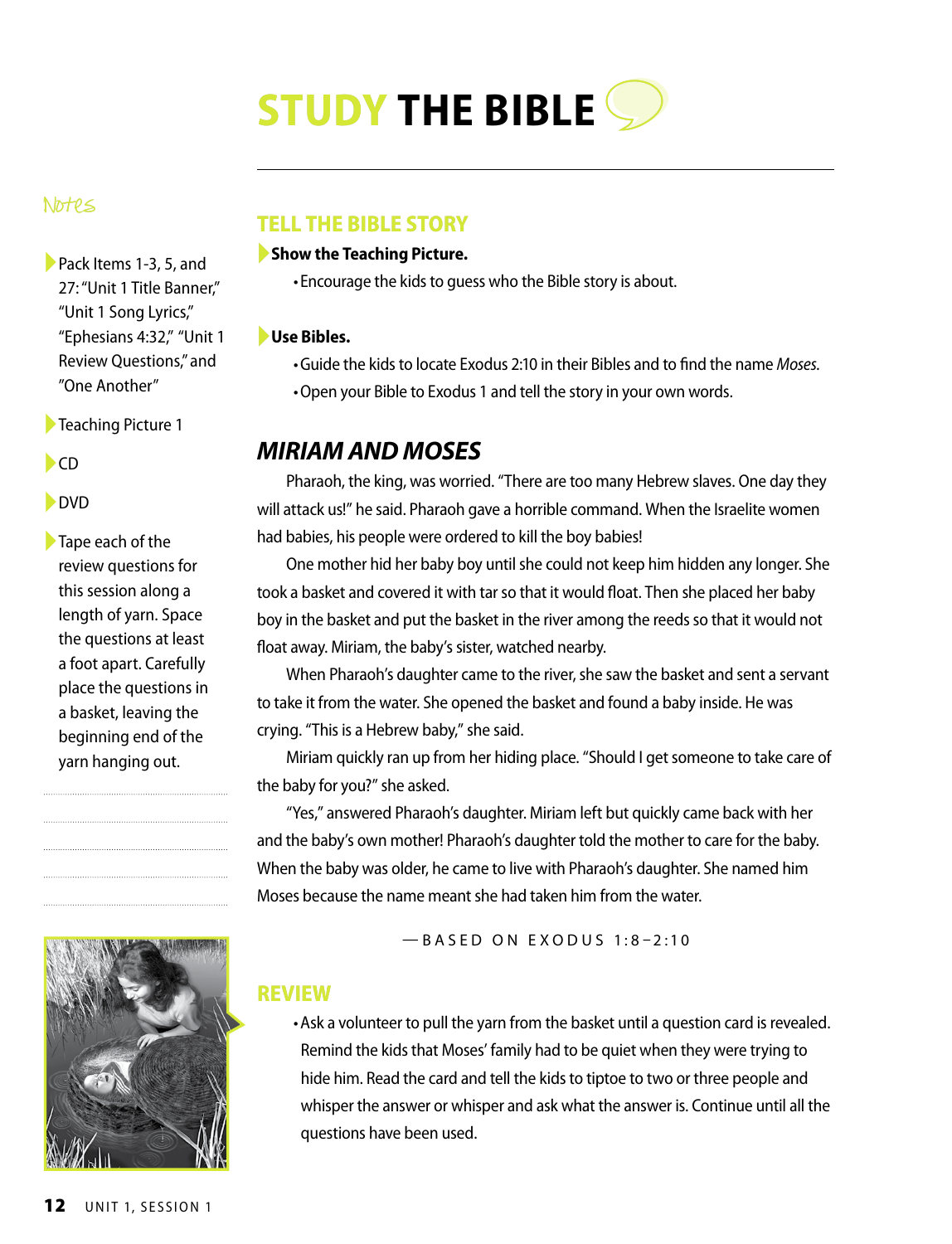- •Ask the kids to recall the people named during the Introductory Activity.
- After each one is named, ask: "Does God love ?" filling in the blank with the named person or group.
- •Explain that God made each person and because He made them, He loves them.

#### ►**Show the "Miriam and Moses: Life Action" video.**

- •Ask who wanted to feel important in the video. Ask what they were doing to try to feel important. Ask who Governor Miguel said was important to God.
- •Ask if kids ever try to show that they are better than someone else. Ask if kids ever try to put someone else down. Ask if God loves them more if they are better at something than their friends. Ask who God loves.

#### **SING**

•Lead the kids to sing "United" (track 1).

#### **PRACTICE A LIFE VERSE**

- •Read Ephesians 4:32 from the display. Read the verse again, a few words at a time, and ask the kids to echo each phrase.
- •Lead the group to sing "One Another" (track 5).
- •**Option:** Learn the weekly memory verse, Isaiah 41:10a.

#### **MISSIONS EMPHASIS**

•Show the missions video "A New Life for Abraham." Ask how Abraham connects with people and tells them about Jesus.

#### **PRAY**

- •Remind the kids that God loved people so much that He sent Jesus to be the Savior. This is just one of the ways kids can know God loves all people and thinks they are important.
- •Lead the kids to pray sentence prayers. Suggest that each child say, "Thank you God for loving me." Conclude the prayer time by thanking God for making the girls and boys, for loving them, and for providing for them. Thank Him for loving all people.

Form "Live It Out" groups. Describe each activity. Guide the kids to choose activities, or direct the kids to the groups you have chosen.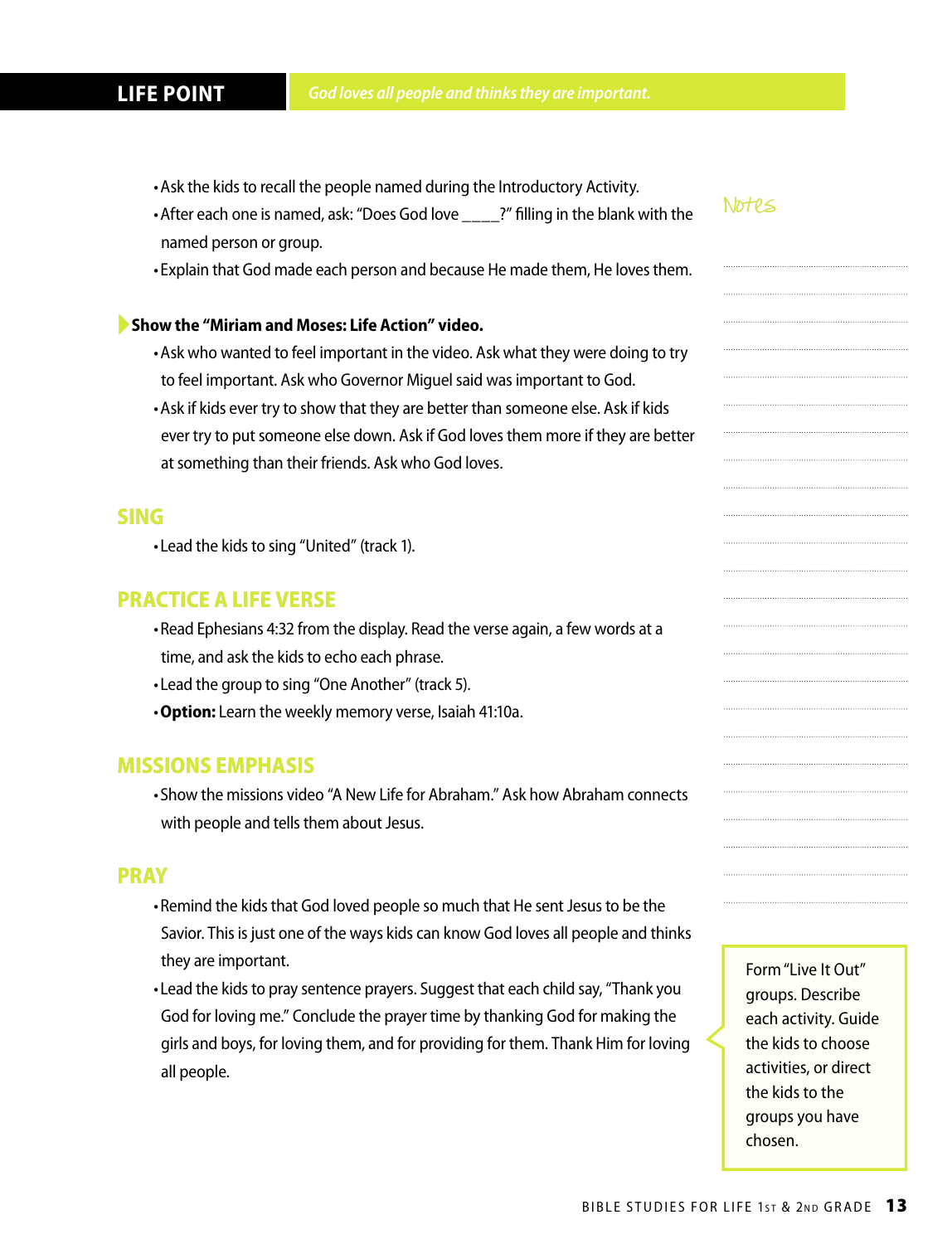

#### Notes

#### **CHOICE 1**

▶ Kids Activity Page

- ►Large sheets of construction or drawing paper (some paper in flesh tones is ideal but not essential), markers, scissors, and glue sticks
- ►Print *I Matter to God* on a sheet of paper.
- ►**Option:** Print the "I Matter to God" information sheets from the CD.

#### **CHOICE 2**

▶ Kids Activity Page

- $\blacktriangleright$  Newspapers, white copy paper, white crayons, watercolors, and paint brushes
- $\blacktriangleright$  Cover the table with newspaper.
- $\blacktriangleright$  At the bottom of several papers, print with white crayon *Matters to God*.

►**Option:** Provide paint shirts.

### **CHOICE 1**

#### ►**I Matter to God (Giant Portraits)**

- **1.** Kids Activity Page: Complete "God Made Me!" and "True or False?"
- **2.** Ask the kids how they know that they matter to God. After they answer, suggest that God shows that people matter to Him by the way He cares for them. Ask the kids to name things God has provided for them. Emphasize that God sent Jesus to be the Savior because each and every person is important to Him.
- **3.** Guide each child to draw a large oval that fills most of a sheet of paper. Explain that the kids can draw giant self-portraits, using the ovals as their faces. Help the kids to cut out the finished portraits and glue them to a paper that is a bright color.
- **4.** Show the sign you made and direct each child to print *I Matter to God* above her portrait. Ask the kids to print their names below their portraits.
- **5.** Display the giant portraits on a wall. Place a blank paper in the center of the portraits. Ask the kids to name again things God has provided and ways that God shows His care for them. Print each idea on the paper in the center of the portraits. **Option:** Help the kids complete and attach the "I Matter to God" information sheets from the Enhanced CD.

## **CHOICE 2**

#### ►**Secret Messages**

- **1.** Kids Activity Page: Complete "God Made Me" and "True or False?"
- **2.** As the kids arrive at your table, secretly print with a white crayon each child's name at the top of white paper on which you have printed the message.
- **3.** Ask the kids how they know that they matter to God. After they answer, suggest that God shows that people matter to Him by the way He cares for them. Ask the kids to name things God has provided for them. Emphasize that God sent Jesus to be the Savior because each and every person is important to Him.
- **4.** (**Option:** Help the kids to put on paint shirts.) Direct the kids to paint designs over the prepared papers. As the hidden letters emerge on each paper, read the statement and the name to the group. Direct the kids to finish their designs and then give each paper to the child named on it.
- **5.** Distribute additional paper and encourage the kids to paint pictures of things God has done that shows they matter to Him.